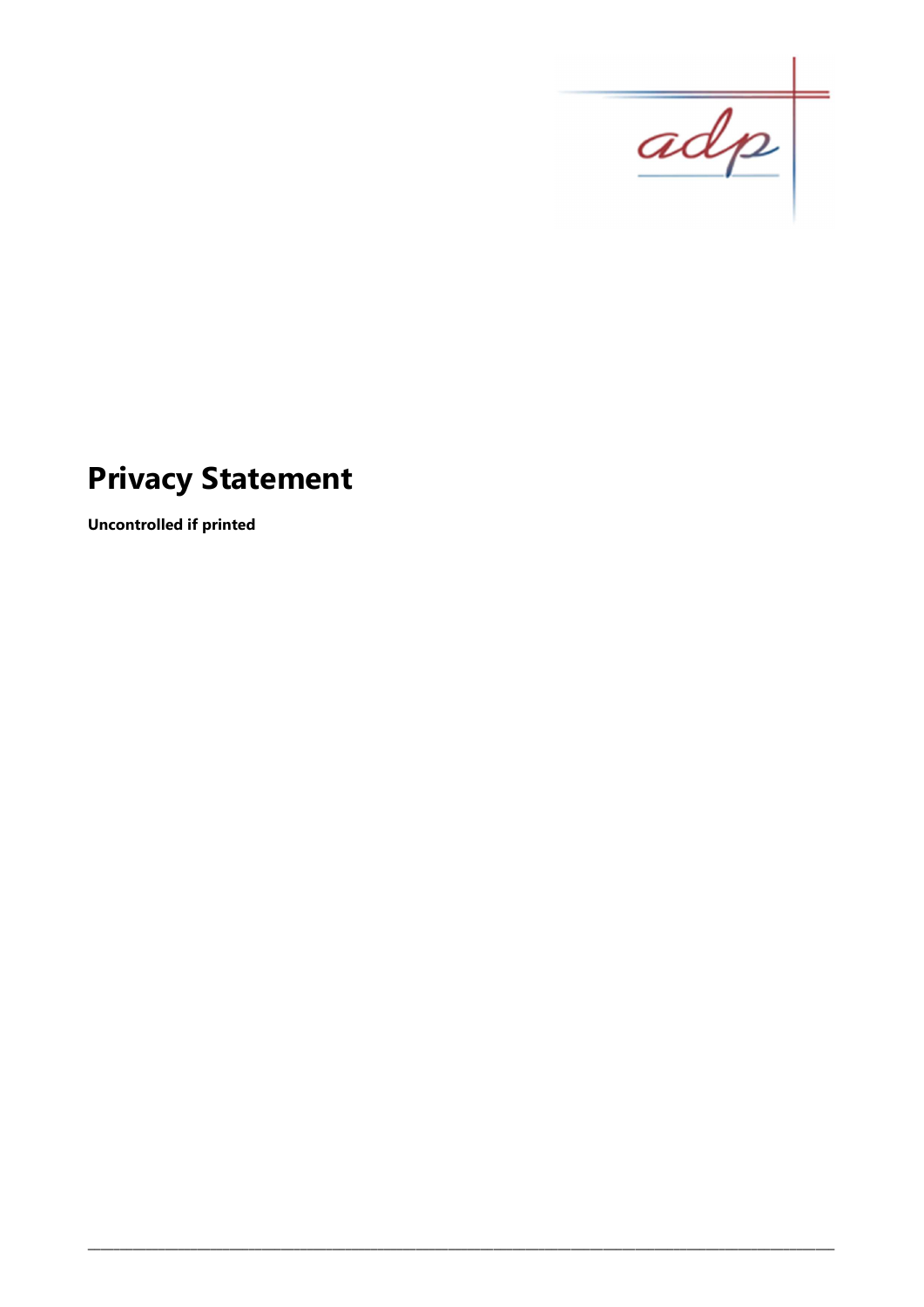ADP takes your privacy and the protection of your Personal Information very seriously, and we will only use your Personal Information in accordance with this Statement and applicable data protection legislation. It is important that you take all necessary and appropriate steps to protect your Personal Information yourself (for example, by ensuring that all passwords and access codes are kept secure).

\_\_\_\_\_\_\_\_\_\_\_\_\_\_\_\_\_\_\_\_\_\_\_\_\_\_\_\_\_\_\_\_\_\_\_\_\_\_\_\_\_\_\_\_\_\_\_\_\_\_\_\_\_\_\_\_\_\_\_\_\_\_\_\_\_\_\_\_\_\_\_\_\_\_\_\_\_\_\_\_\_\_\_\_\_\_\_\_\_\_\_\_\_\_\_\_\_\_\_\_\_\_\_\_\_\_\_\_\_\_\_\_\_\_\_\_\_\_\_\_\_\_\_\_\_\_\_\_\_

While we strive to use commercially acceptable means to protect your personal information, we cannot guarantee its absolute security. However, we do employ a number of safeguards intended to mitigate the risk of unauthorized access or disclosure of your information. We will do our best to protect your personal information and we will use appropriate technology to help us to do this. We will at all times comply with our obligation under applicable law.

You hereby indemnify and hold ADP harmless from any loss, damages or injury that you may incur as a result of any unintentional disclosures of your Personal Information to unauthorised persons or the provision of incorrect or incomplete Personal Information to ADP.

# 1. INTRODUCTION

For purposes of this Statement:

- 1.1. "ADP" or "we" or "us" means ADP Holdings, all of its subsidiaries and associate companies<sup>1</sup>, who are subject to POPIA in South Africa. To obtain more information please look at the Company website.
- 1.2. "**Applicable Laws**" means all laws, regulations that ADP is required to comply with;
- 1.3. "Client", "Supplier" or "you" means any prospective, new or existing client, vendor, Supplier or employee of ADP.
- 1.4. "**Personal information**" means information relating to an identifiable, living, natural person, and (where applicable) an identifiable, existing juristic person, including the name, race, gender, marital status, address and identifying number of a person, symbol, e-mail address, physical address, telephone number, location information, online identifier or other particular assignment to the person.
- 1.5. "Processing" is any activity that involves use of personal information. It includes any operation or activity or any set of operations, whether or not by automatic means, concerning personal information, including—
	- 1.5.1. the collection, receipt, recording, organisation, collation, storage, updating or modification, retrieval, alteration, consultation or use;
	- 1.5.2. dissemination by means of transmission, distribution or making available in any other form; or
	- 1.5.3. merging, linking, as well as restriction, degradation, erasure or destruction of information.
- 1.6. "Special personal information" includes personal information concerning the religious or philosophical beliefs, race or ethnic origin, trade union membership, political persuasion, health or sex life or biometric information of a data subject; or the criminal behaviour of a data subject to the extent that such information relates to the alleged commission by a data subject of any offence; or any

\_\_\_\_\_\_\_\_\_\_\_\_\_\_\_\_\_\_\_\_\_\_\_\_\_\_\_\_\_\_\_\_\_\_\_\_\_\_\_\_\_\_\_\_\_\_\_\_\_\_\_\_\_\_\_\_\_\_\_\_\_\_\_\_\_\_\_\_\_\_\_\_\_\_\_\_\_\_\_\_\_\_\_\_\_\_\_\_\_\_\_\_\_\_\_\_\_\_\_\_\_\_\_\_\_\_\_\_\_\_\_\_\_\_\_\_

-

 $1$  As defined by International Financial Reporting Standards (IFRS)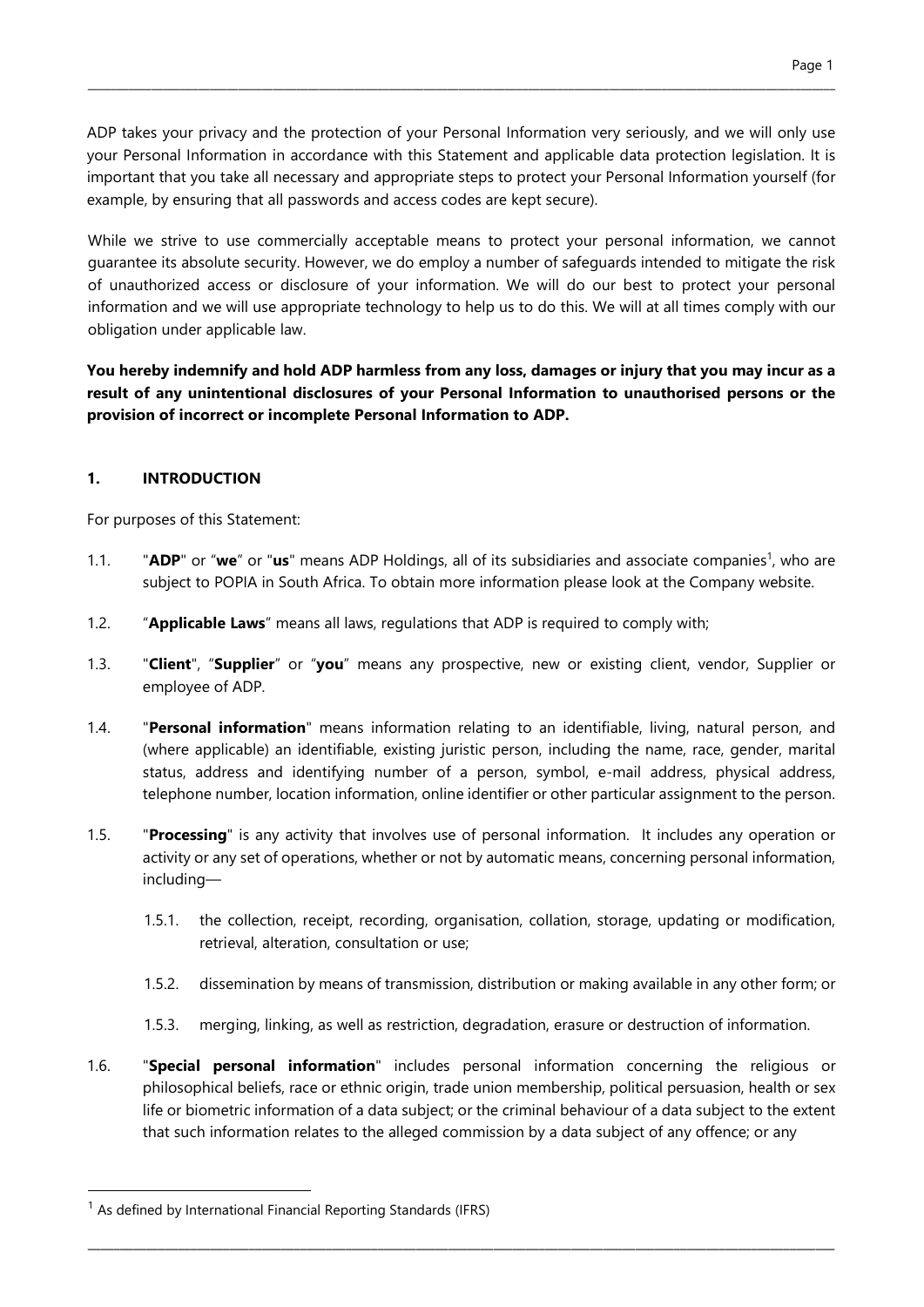proceedings in respect of any offence allegedly committed by a data subject or the disposal of such proceedings.

## 2. PURPOSE OF THIS STATEMENT

2.1. This Statement sets out how your Personal Information will be used by ADP and applies to any information, including Personal Information and Special Personal Information, you give to ADP or which ADP may collect from Third Parties.

\_\_\_\_\_\_\_\_\_\_\_\_\_\_\_\_\_\_\_\_\_\_\_\_\_\_\_\_\_\_\_\_\_\_\_\_\_\_\_\_\_\_\_\_\_\_\_\_\_\_\_\_\_\_\_\_\_\_\_\_\_\_\_\_\_\_\_\_\_\_\_\_\_\_\_\_\_\_\_\_\_\_\_\_\_\_\_\_\_\_\_\_\_\_\_\_\_\_\_\_\_\_\_\_\_\_\_\_\_\_\_\_\_\_\_\_\_\_\_\_\_\_\_\_\_\_\_\_\_

- 2.2. It is important that you read this Statement carefully before submitting any Personal Information to ADP.
- 2.3. By submitting any Personal Information to ADP you provide consent to the processing of your Personal Information as set out in this Statement.
- 2.4. The provisions of this Statement are subject to mandatory, unalterable provisions of Applicable Laws;
- 2.5. Please do not submit any Personal Information to ADP if you do not agree to any of the provisions of this Statement. If you do not consent to the provisions of this Statement, or parts of the Statement, ADP may not be able to provide its products and services to you.

# 3. HOW TO CONTACT US

If you have any comments or questions about this Statement please contact the Information Officer at InformationOfficer@adpgroup.com/ +27 21 521 9500.

## 4. AMENDMENT OF THIS STATEMENT

- 4.1. We may amend this Statement from time to time for, amongst others, any of the following reasons:
	- 4.1.1. to provide for the introduction of new systems, methods of operation, services, products, property offerings or facilities;
	- 4.1.2. to comply with changes to any legal or regulatory requirement;
	- 4.1.3. to ensure that our Statement is clearer and more favourable to you;
	- 4.1.4. to rectify any mistake that may be discovered from time to time; and/or
	- 4.1.5. for any other reason which ADP, in its sole discretion, may deem reasonable or necessary.
- 4.2. Any such amendment will be posted on our website and will be effective from the date of posting. It is your responsibility to check the website often.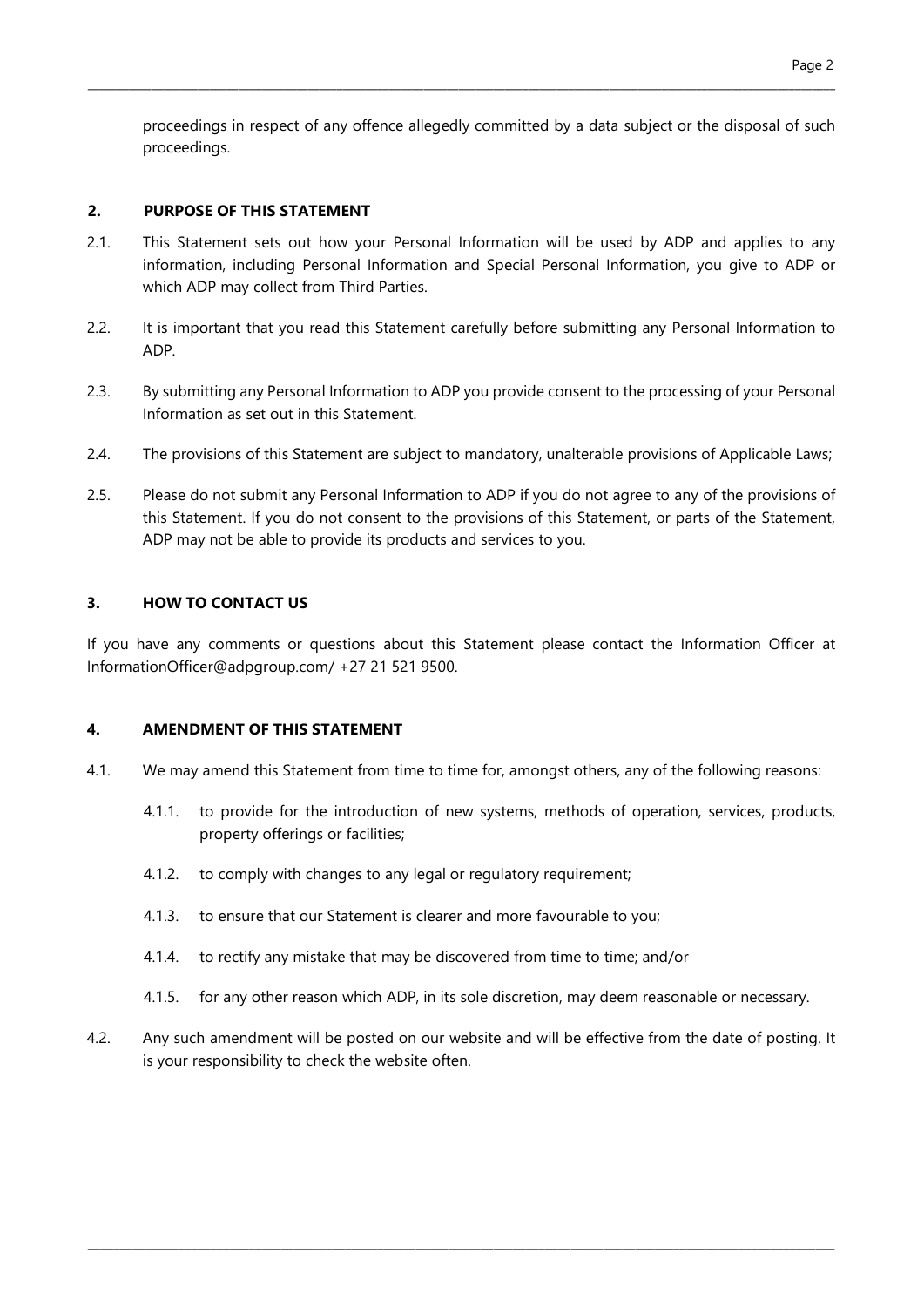## 5. INFORMATION WE COLLECT AND RECEIVE

5.1. We may collect and receive Personal Information about you directly when you complete a request for our products and services, by filling in forms on our websites, or those provided to you, when you complete a survey, when you post comments or content on our social media pages, or when you contact us or we contact you, by any means, and you provide information directly to us;

\_\_\_\_\_\_\_\_\_\_\_\_\_\_\_\_\_\_\_\_\_\_\_\_\_\_\_\_\_\_\_\_\_\_\_\_\_\_\_\_\_\_\_\_\_\_\_\_\_\_\_\_\_\_\_\_\_\_\_\_\_\_\_\_\_\_\_\_\_\_\_\_\_\_\_\_\_\_\_\_\_\_\_\_\_\_\_\_\_\_\_\_\_\_\_\_\_\_\_\_\_\_\_\_\_\_\_\_\_\_\_\_\_\_\_\_\_\_\_\_\_\_\_\_\_\_\_\_\_

5.2. We may collect and receive Personal Information about you indirectly, through an agent acting on your behalf, or an introducer, or via our website;

We may also collect your Personal Information from your appointed agent, any regulator, or other third party that may hold such information.

5.3. We may collect Personal Information from our or related entities or associates which collected your information in another country (e.g. Australia, Canada, Philippines, Botswana, Namibia, Mozambique, and the like).

#### 5.4. What Personal Information we collect

Examples of Personal Information we may collect about you are:

- 5.4.1. Personal Information;
- 5.4.2. Special Personal Information;
- 5.4.3. records of correspondence or enquiries from you or anyone acting on your behalf;
- 5.4.4 details of transactions you carry out with us;
- 5.4.5 details of contracts, sales or leases you carry out with us;
- 5.4.6 any other Information as determined by ADP from time to time.

Where you provide us with the Personal Information of Third Parties you should take steps, prior to the disclosure to us, to inform the third party that you need to disclose their details to us, identifying us. We will process their Personal Information in accordance with this Statement.

#### 5.5. Information we collect or receive when you use our website or social media platforms

We collect information when you use websites or social media platforms by using cookies, web beacons, and other technologies. Depending on how you access and use websites, we may receive:

- 5.5.1. Log information;
- 5.5.2. Information we infer about you based on your interaction with products and services;

- 5.5.3. Device information (for example the type of device you're using, how you access platforms, your browser or operating system and your Internet Protocol ("IP") address);
- 5.5.4. Location information.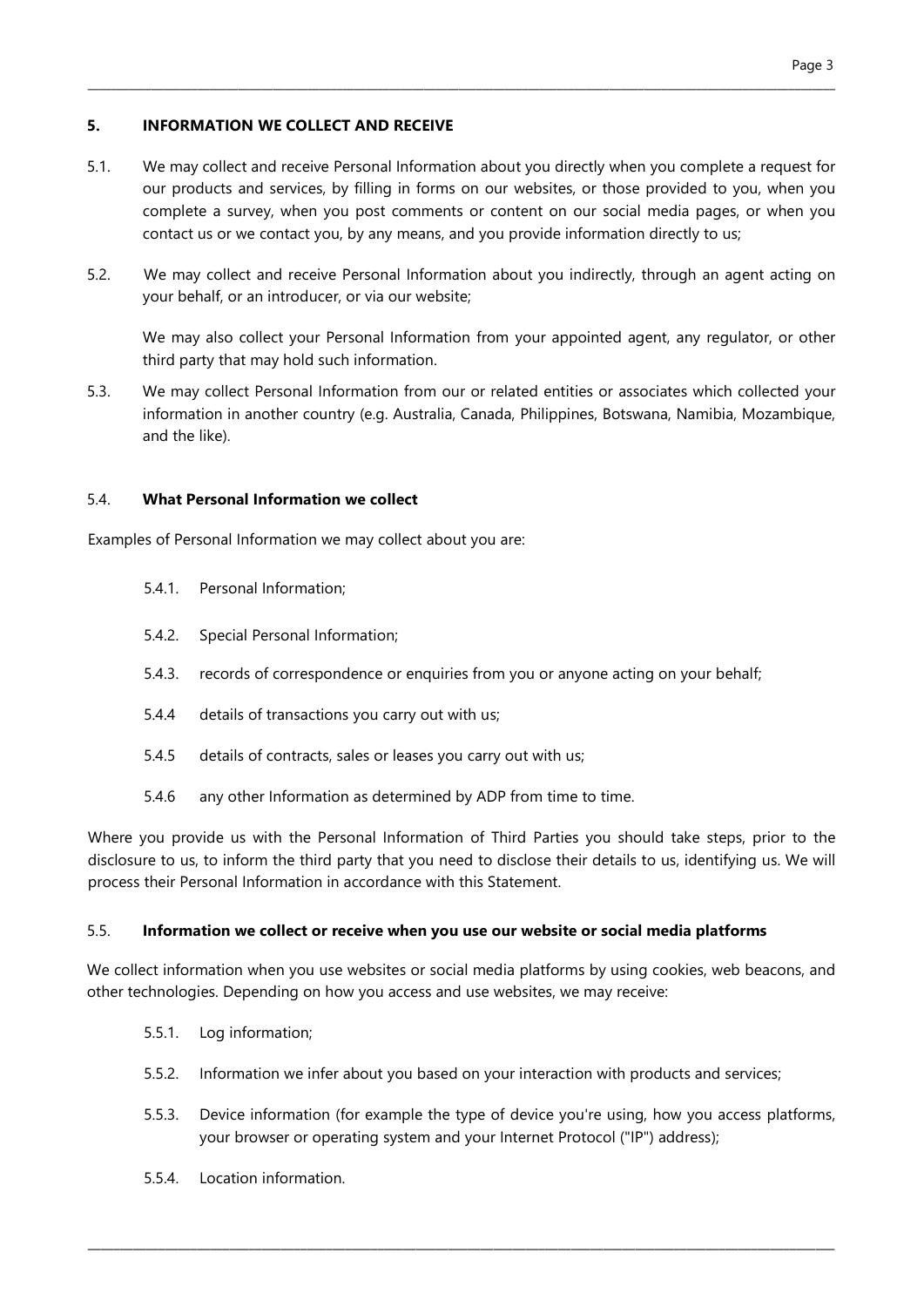#### 5.6. Information from third-party sources

We may receive additional information about you that is publicly or commercially available and combine that with the information we have collected or received about you in in other ways.

\_\_\_\_\_\_\_\_\_\_\_\_\_\_\_\_\_\_\_\_\_\_\_\_\_\_\_\_\_\_\_\_\_\_\_\_\_\_\_\_\_\_\_\_\_\_\_\_\_\_\_\_\_\_\_\_\_\_\_\_\_\_\_\_\_\_\_\_\_\_\_\_\_\_\_\_\_\_\_\_\_\_\_\_\_\_\_\_\_\_\_\_\_\_\_\_\_\_\_\_\_\_\_\_\_\_\_\_\_\_\_\_\_\_\_\_\_\_\_\_\_\_\_\_\_\_\_\_\_

#### 6. HOW WE USE THE INFORMATION WE COLLECT AND RECEIVE

- 6.1. We may use, transfer and disclose your Personal Information for the purposes of:
	- 6.1.1. providing you with the services, products or offerings you have requested, and notifying you about important changes to these services, products or offerings;
	- 6.1.2. managing your account or relationship and complying with your instructions or requests;
	- 6.1.3. detecting and preventing fraud and money laundering and/or in the interest of security and crime prevention;
	- 6.1.4. assessing and dealing with complaints and requests;
	- 6.1.5. operational, marketing, auditing, legal and record keeping requirements;
	- 6.1.6. verifying your identity or the identify of your beneficial owner;
	- 6.1.7. transferring or processing your Personal Information outside of the Republic of South Africa to such countries that may not offer the same level of data protection as the Republic of South Africa, including for cloud storage purposes and the use of any of our websites;
	- 6.1.8. complying with Applicable Laws, including lawful requests for information received from local or foreign law enforcement, government and tax collection agencies;
	- 6.1.9. recording and/or monitoring your telephone calls and electronic communications to/with ADP in order to accurately carry out your instructions and requests, to use as evidence and in the interests of crime prevention;
	- 6.1.10. conducting market research and providing you with information about ADP's products or services from time to time via email, telephone or other means (for example, events);
	- 6.1.11. where you have unsubscribed from certain direct marketing communications, ensuring that we do not sent such direct marketing to you again;
	- 6.1.12. disclosing your Personal Information to Third Parties for reasons set out in this Statement or where it is not unlawful to do so;
	- 6.1.13. monitoring, keeping record of and having access to all forms of correspondence or communications received by or sent from ADP or any of its employees, agents or contractors, including monitoring, recording and using as evidence all telephone communications between you and ADP;
	- 6.1.14. improving or evaluating the effectiveness of ADP's business or products, services or offerings; and

\_\_\_\_\_\_\_\_\_\_\_\_\_\_\_\_\_\_\_\_\_\_\_\_\_\_\_\_\_\_\_\_\_\_\_\_\_\_\_\_\_\_\_\_\_\_\_\_\_\_\_\_\_\_\_\_\_\_\_\_\_\_\_\_\_\_\_\_\_\_\_\_\_\_\_\_\_\_\_\_\_\_\_\_\_\_\_\_\_\_\_\_\_\_\_\_\_\_\_\_\_\_\_\_\_\_\_\_\_\_\_\_\_\_\_\_

6.1.15. prevention and control of disease.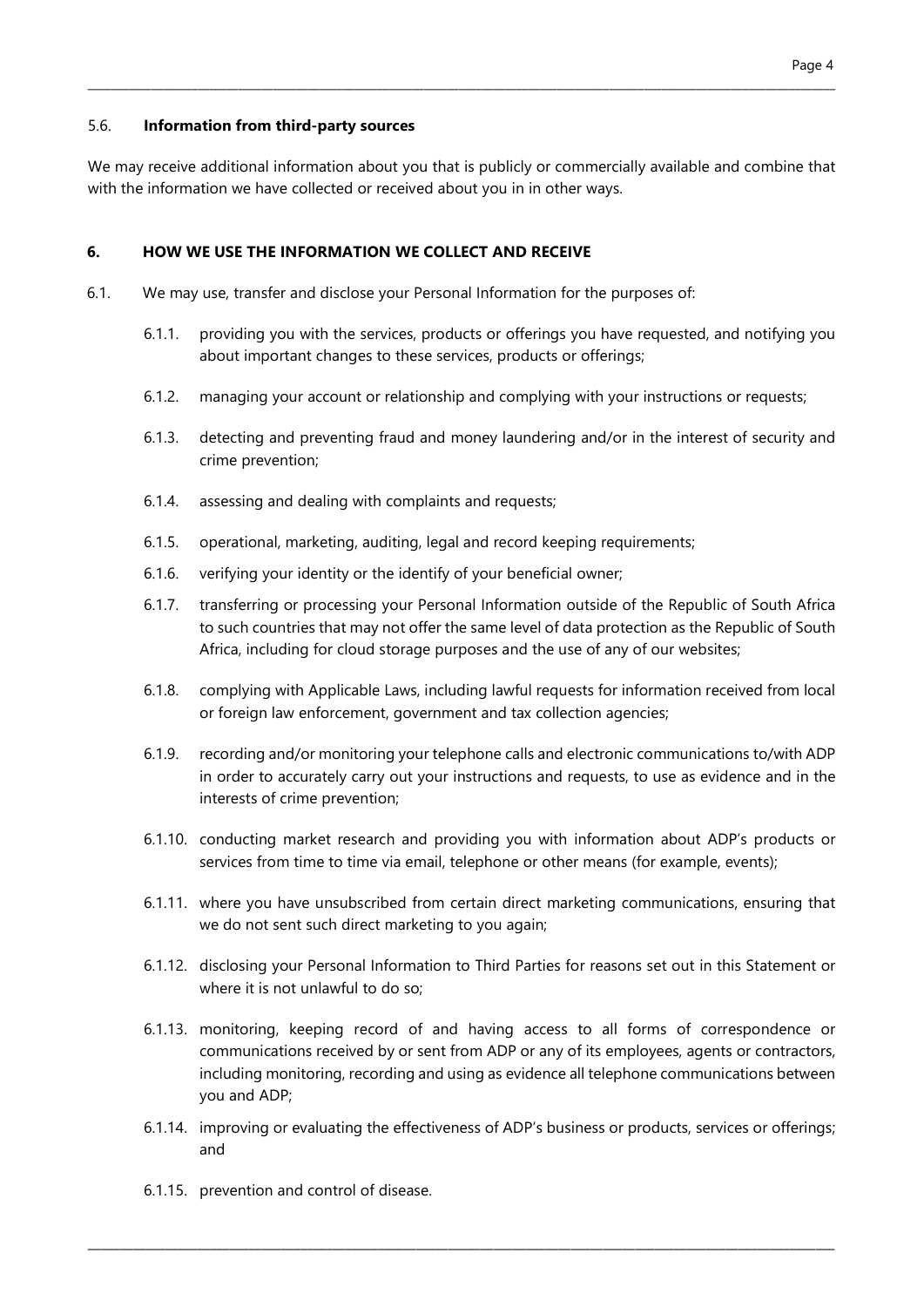6.2. We may from time to time (and at any time) contact you about services, products and offerings available from ADP or specific subsidiaries and associates which we believe may be of interest to you, by email, phone, text or other electronic means, unless you have indicated your preference not to be contacted in any of these manners for any of the afore-mentioned reasons.

## 7. DISCLOSURE AND SHARING OF THE INFORMATION WE COLLECT AND RECEIVE

- 7.1. We don't sell your Personal Information to Third Parties for their marketing purposes;
- 7.2. Your Personal Information may be shared within ADP and with selected Third Parties who process the information on ADP's behalf.
- 7.3. We may also disclose your Personal Information to Third Parties in the following circumstances:
	- 7.3.1. Within ADP and to Third Parties to:
		- 7.3.1.1. assess and monitor any of your applications for ADP's products or services;
		- 7.3.1.2. determine which products and services may be of interest to you and/or to send you information about such products and services, unless you object or choose not to receive such communications, subject to the direct marketing provisions of POPIA;
		- 7.3.1.3. have a better understanding of your circumstances and needs to provide and improve ADP's products and services;
	- 7.3.2. to any regulator or supervisory authority, including those in foreign jurisdictions, if ADP in required to do so in terms of Applicable Laws;
	- 7.3.3. to any relevant person and/or entity for purposes of prevention, detection and reporting of fraud and criminal activities, the identification of the proceeds of unlawful activities and the combatting of crime;
	- 7.3.4. to a prospective buyer or seller of any of our businesses or assets;
	- 7.3.5. to any person if we are under a duty to disclose or share your Personal Information in order to comply with any Applicable Laws, in response to legal process and/or or to protect the rights, property or safety of ADP, other clients or other third parties; and/or
	- 7.3.6. to your agent or any other person acting on your behalf, an or an introducer.
- 7.4. We may transfer your information to another entity within ADP, an agent, sub-contractor or third party who carries on business in another country, including one which may not have data privacy laws similar to those of the Republic. If this happens, we will use our best endeavours to ensure that anyone to whom we transfer your personal information agrees to treat your information with the same level of protection as if we were dealing with it.
- 7.5. Your use of our website and your submission of information to us, represents your consent to the disclosure and/or sharing of your Personal Information;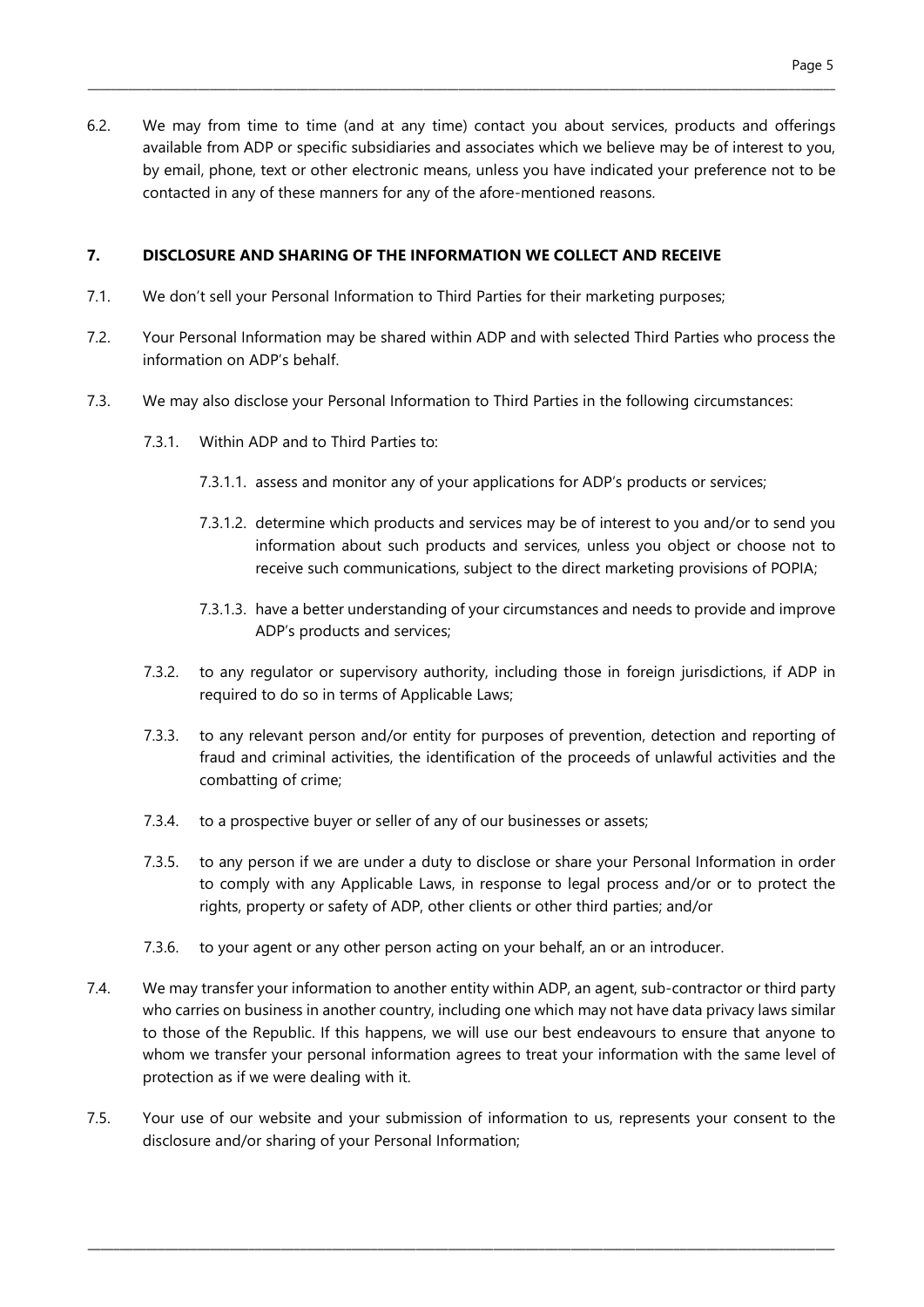7.6. If you do not wish us to disclose your Personal information to Third Parties, please contact us at the contact details set out in point 2 above. We may, however, not be able to provide products or services to you if such disclosure is necessary;

\_\_\_\_\_\_\_\_\_\_\_\_\_\_\_\_\_\_\_\_\_\_\_\_\_\_\_\_\_\_\_\_\_\_\_\_\_\_\_\_\_\_\_\_\_\_\_\_\_\_\_\_\_\_\_\_\_\_\_\_\_\_\_\_\_\_\_\_\_\_\_\_\_\_\_\_\_\_\_\_\_\_\_\_\_\_\_\_\_\_\_\_\_\_\_\_\_\_\_\_\_\_\_\_\_\_\_\_\_\_\_\_\_\_\_\_\_\_\_\_\_\_\_\_\_\_\_\_\_

# 8. LINKS TO OTHER WEBSITES

Our website or social media platforms may contain links to and from websites, mobile applications or services of Third Parties, advertisers or affiliates. Please note that we are not responsible for the privacy practices of such other parties and advise you to read the privacy policies/statements of each website you visit which collects Personal Information.

# 9. INFORMATION OF CHILDREN

We do not intend to collect and/or process any Personal Information of minors, unless we make this clear. If you do provide any Personal Information to us of children then you warrant that this is done with the consent of the child's parent or guardian to use this information as set out in this Statement.

## 10. CLIENTS, SUPPLIERS AND VENDORS

- 10.1. In the course of our business agreement we may collect personal information about you as a data subject to ensure that the business agreement and matters relating to the agreement can be fulfilled.
- 10.2. We may also do a due diligence on you to ensure that the requirements of our agreements and contracts can be fulfilled [Clients].
- 10.3. We may also do a due diligence on you to ensure that you meet the requirements set out in our procurement policy [Suppliers and Vendors].
- 10.4. If you provide any personal information of other persons to us, such as employees or your directors, you warrant that you are authorised to share their personal information with us for purposes set out in the Statement.

## 11. YOUR RIGHTS

- 11.1. You have the right to ask us not to contact you for marketing purposes. You can exercise this right at any time. We won't send you marketing messages if you tell us not to but we will still need to send you service-related messages.
- 11.2. Our websites use cookies. If you wish to reject our cookies, you can configure your browser to do so.

# 12. ACCESS TO, CORRECTION AND DELETION OF YOUR PERSONAL INFORMATION

12.1. You may request details of Personal Information which we hold about you. Fees to obtain a copy or a description of Personal Information held about you are prescribed in terms of relevant laws.